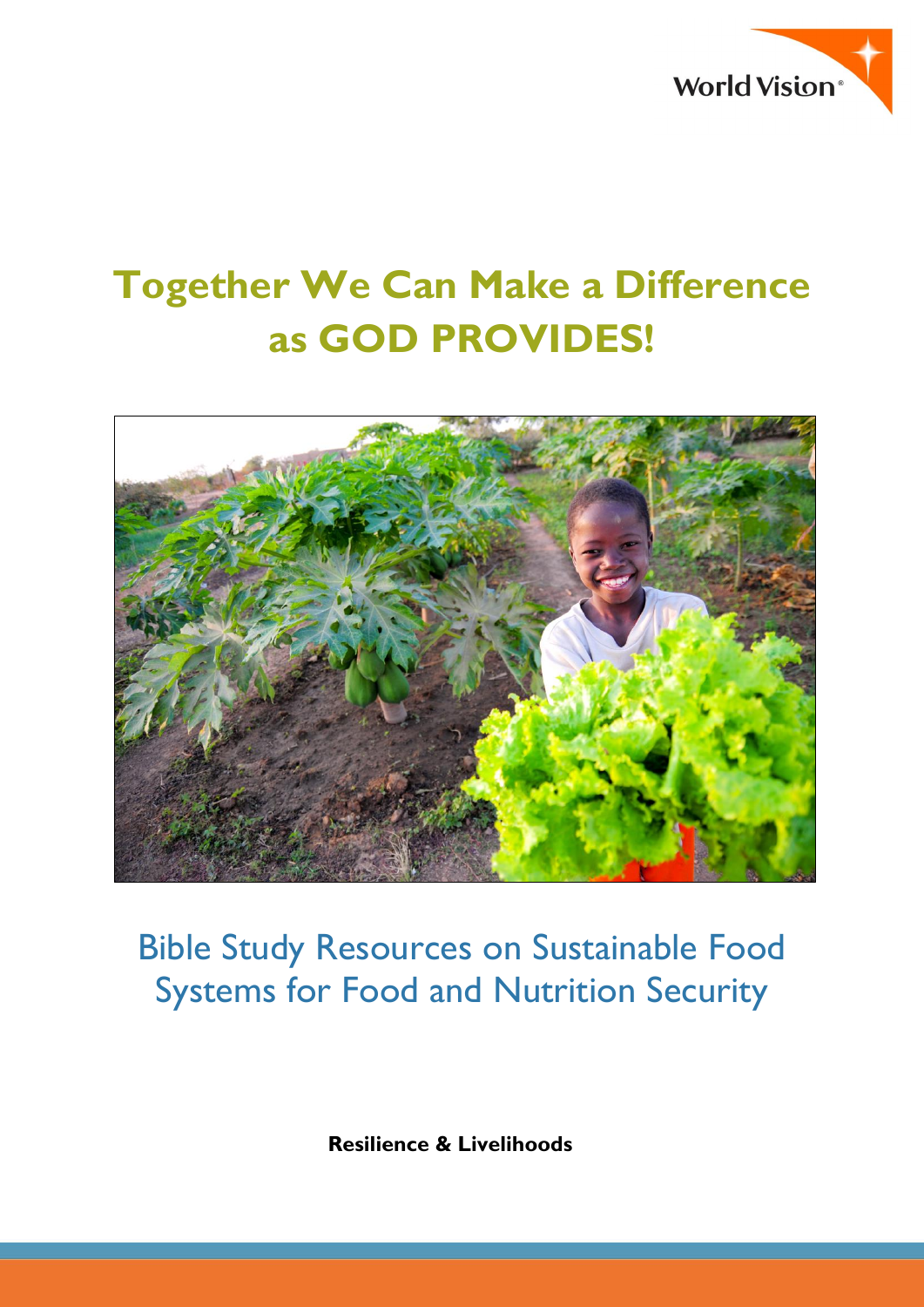© World Vision International 2014

All rights reserved. No portion of this publication may be reproduced in any form, except for brief excerpts in reviews, without prior permission of the publisher.

Published by Resilience & Livelihoods (R&L) on behalf of World Vision International.

For further information about this publication or World Vision International publications please contact wvi\_publishing @wvi.org.

Managed on behalf of R&L by: Angeline Munzara. Publishing Coordination: Katie Klopman Fike. Content Editor: Rebecca Russell.

Cover photo: World Vision staff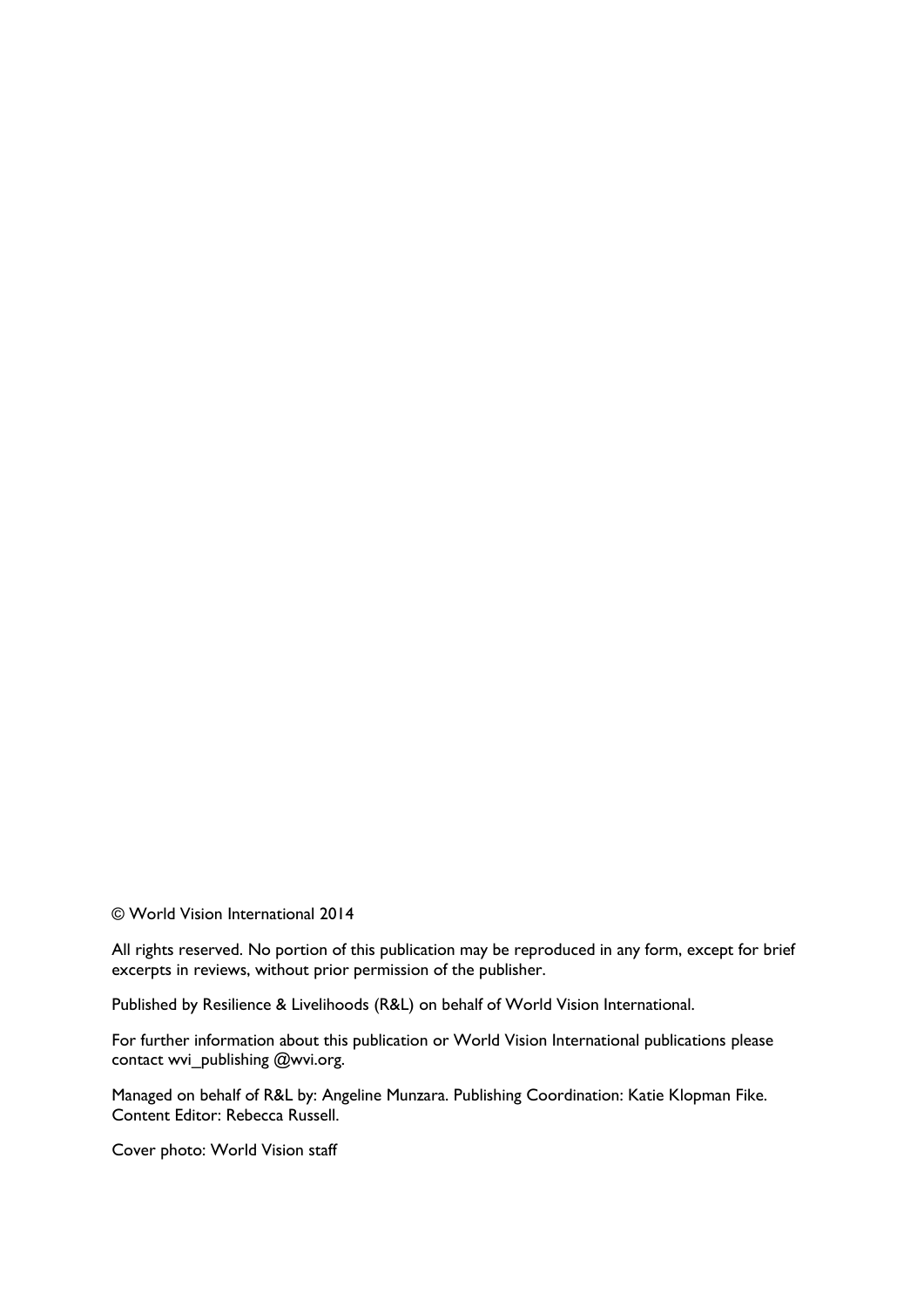# FOREWORD

In the 2013 *State of Food Insecurity in the World Report*, the UN Food and Agriculture Organization (FAO) estimates that a total of 842 million people in 2011–13, or around one in eight people in the world, are suffering from chronic hunger, regularly not getting enough food for a healthy, active life.<sup>1</sup> The vast majority of hungry people – 827 million – live in developing regions where the prevalence of undernourishment is now estimated at 14.3 percent.2 However, the world today produces enough food to feed everyone: 'World agriculture produces 17 percent more calories per person today than it did 30 years ago, despite a 70 percent population increase.'<sup>3</sup>

As we reflect and try to find solutions on how we can address this problem of hunger and malnutrition, we need to ask ourselves these questions: How do we understand God's provision in the face of so much hunger? How can we live out our vision and mission to address hunger, food insecurity and malnutrition?

While there are many solutions to addressing the questions of hunger, as compassionate people with faith in God, most often, our immediate response is to offer food. This is clearly displayed in the Bible in places like Deuteronomy 15:11: 'Since there will never cease to be some in need on earth, I therefore command you, "Open your hand to the poor and needy neighbour in your land." This is a command for us to take action to provide food for those in need.

Our vision is a world where every child is free from hunger and poverty. However, we continue to ask ourselves questions like, does this mean we have to 'increase food production' by whatever means to feed the world? Apart from the call to feed and care for the hungry, what else are we mandated to do in order to ensure that all enjoy life in its fullness for the benefit of both present and future generations?

It is our hope that these devotions help you explore what else we must do as an organisation and as the Christian community to address food and livelihood insecurity and to help build and strengthen community resilience. It is also our hope that you will be inspired as you take this journey of discovery in learning more about World Vision's role as an organisation in caring for and feeding the hungry in order to advance the economic well-being of vulnerable communities.



Walter Middleton, Partnership Leader, Resilience and Livelihoods



Dan Ole Shani, Partnership Leader, Christian Commitments

-

<sup>1</sup> FAO, *State of Food Insecurity in the World Report* (2013), p. ii.

<sup>2</sup> Ibid. p. 8.

<sup>3</sup> Worldhunger.org, '2013 World Hunger and Poverty Facts and Statistics'.

<sup>&</sup>lt;http://www.worldhunger.org/articles/Learn/world%20hunger%20facts%202002.htm>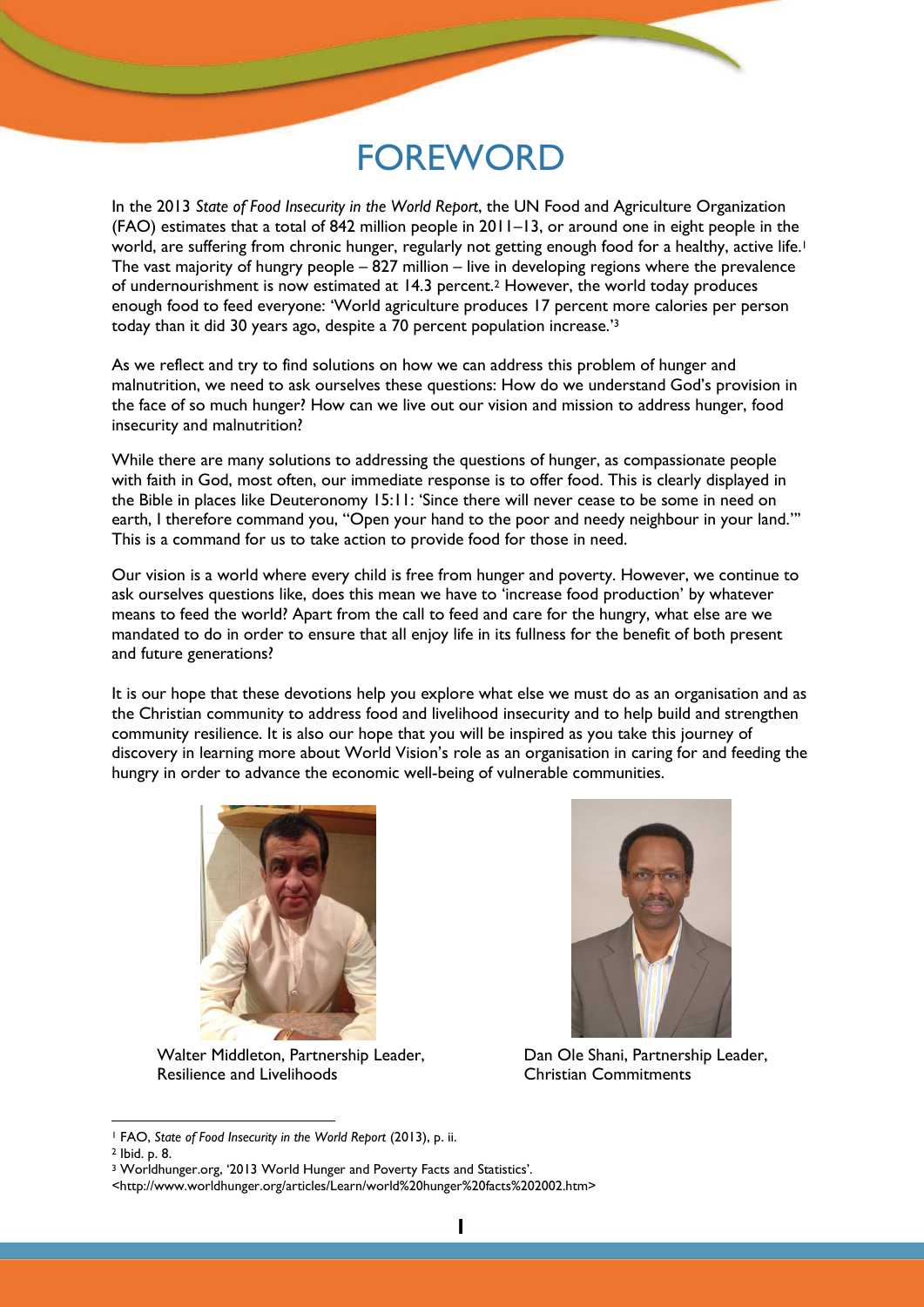# SUSTAINABLE FOOD PRODUCTION

*Daniel Muvengi, PhD, Director for Faith and Development, World Vision East Africa*

# **Introduction**

Travelling across the continent of Africa (and many other countries around the world), one cannot miss the wanton destruction of the trees and forests. Farming land has been stripped of its natural resources, and soil erosion has taken its toll.

For many communities where humanitarian organisations and their local partners serve, land is the largest investment in both food security and livelihood development. Yet because of land scarcity or depleted fertility in both urban and rural contexts, sustainable farming for many is but a dream.

Food production or any form of agriculture is considered sustainable when it is ecologically sound, economically viable, socially just, humane and adaptable. Sustainable food production considers each member of the food system as well as the environment. Sustainable agriculture provides for food and nutrition needs, gives fair compensation to those entrusted with caring for the land, encourages healthy communities, and can continue far into the future.

To achieve this goal, we need to take seriously the words of former Nigerian president, Olusegun Obasanjo, who said, 'To feed our people, we must feed our soils.'<sup>4</sup>

### **Read**

### **Exodus 23:11**

But the seventh year you shall let it rest and lie fallow, so that the poor of your people may eat; and what they leave the wild animals may eat. You shall do the same with your vineyard and with your olive orchard.

### **Reflection**

This law, given by God to the Israelites through Moses, reminds us that God is the original proprietor and owner of this land and that the Israelites held it in trust under him. Through this law, God teaches the Israelites to depend upon and trust in God's provision – and to be generous because God is generous. God also teaches that, in order to be sustainable, there must be rest for the land, the workers and the animals, and to plan ahead for this so they may all become more fruitful afterwards, having this rest renew them. Additionally, we see God's provision for the poor through the land, that they may also partake in the fruits of the earth.

It therefore follows:

-

- **'that the poor of your people may eat':** even though there may be an abundant harvest, the Israelites were not so careful to gather it all up, so that the poor can also have food to eat.
- **'and what they leave, the wild animals may eat':** signifying that God's intention for the quality and quantity of our stewardship is such that plenty results – that there would be enough for all with some to spare, which should be the portion of the beasts of the field who would also be sufficiently provided for by the produce the earth brings forth.

<sup>4</sup> Celia W. Dugger, 'Sub-Sarahan farmland at risk, study says', *New York Times* (31 March 2006).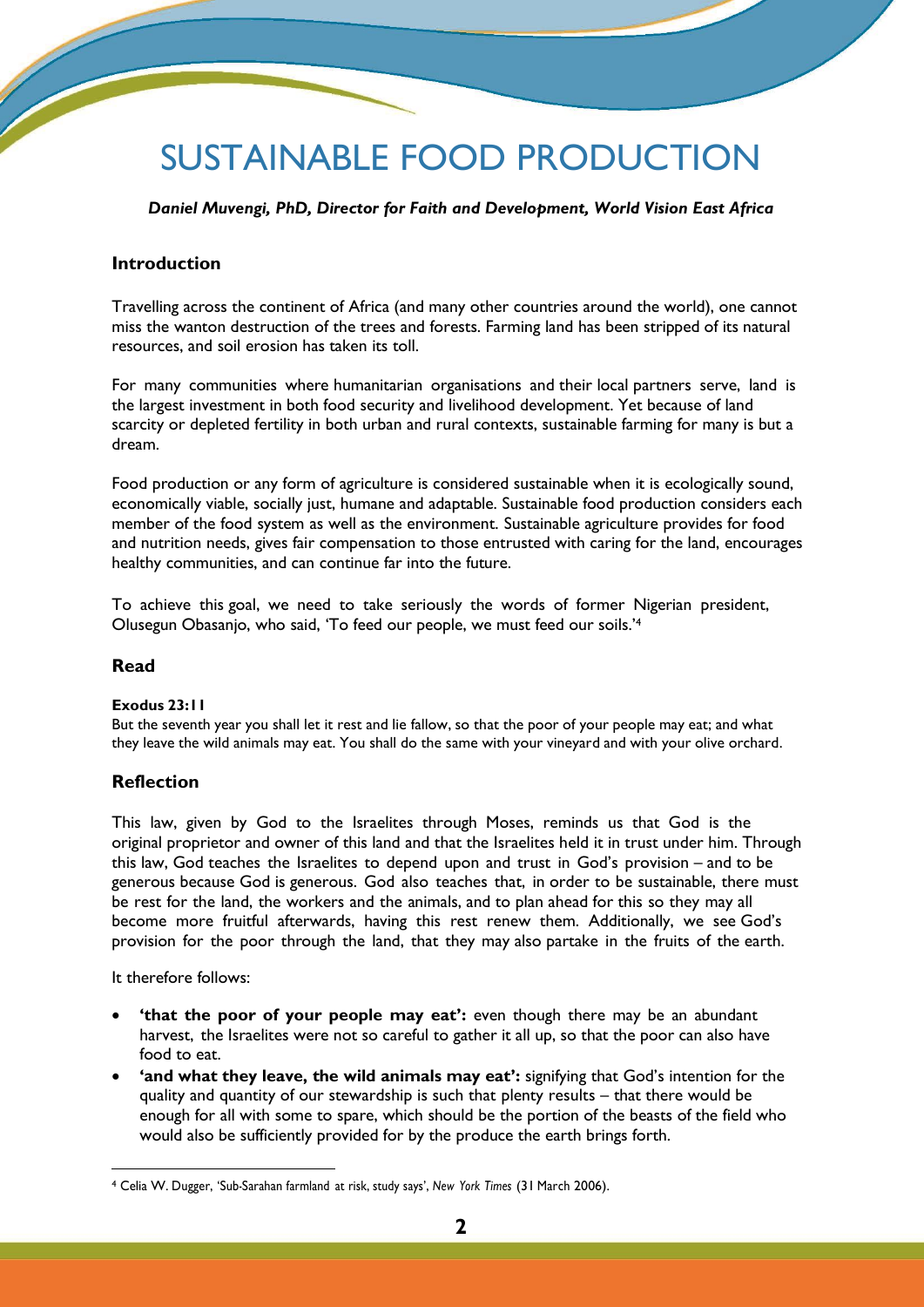**'In like manner they shall do the same with your vineyard and with your olive orchard':** that is, these were not to be pruned in that seventh year, nor the grapes and olives gathered in that year, but were to be in common with all during that Sabbath year (a larger account is given of this law in [Leviticus 25:2](http://www.biblestudytools.com/bible/passage.aspx?q=Leviticus%2B25%3A2-7)–7).

In light of this Scripture's message about God's view of sustainable food production and caring for the hungry, my humble submission is that we have achieved, in large part, a kind of 'dominion' spoken of in Genesis, but have failed in many ways to 'keep' our land and those whom God has entrusted to our care. Genesis 1 speaks of God's creation as 'good' and of there being an order in which the plants are to be 'food for the animals' and later food for humans. Psalm 19:1 reminds us that 'the heavens are telling the glory of God; and the firmament proclaims his handiwork.'

We are called to build healthy communities and to be good stewards of the land. We are not to build until we are left to live alone in the land (Isa. 5:8) – leading to desolation of families and communities – but instead are to be fruitful and to allow fruitfulness of the land and of other creatures.

# **Discussion**

- 1. From this passage, why was it necessary to renew the land in the seventh year?
- 2. Pursuing sustainable food production is not an end in itself; worship of God is. How do you see this perspective applied in countries and communities where you live and work?
- 3. From your own rural or urban personal experience, where have you seen poor farmers successfully engage in stewardship of creation through farming? Identify ways you and other local groups can support this through your own stewardship.
- 4. How can we influence community leaders and government officials to observe rest periods for the land? Why is this important?

# **Prayer**

-

Most gracious God, creator of all good things, we thank you for the precious gift of life, for the intricate cycles and the beautiful balances that sustain it, and for the unfolding story of planet earth and all creatures that share it.

We thank you for all earth's people. You have inspired us to do much that is good and beautiful and true, but we have also chosen to act in ways that are destructive, selfish, ugly and false. Through ignorance and carelessness we have poisoned clean air and pure water. For monetary gain we have reduced verdant forests to barren wastes. In our craving for more we have plundered your beloved creation and driven many of our fellow creatures to extinction….

We who join in prayer today believe the time has come, Lord. Please guide us now, our God, at this critical moment in history, to better fulfill our role as stewards of this fragile planet. Inspire us and empower us to turn from thoughtless consumption and greedy destruction, to embrace and choose instead lives of caring protection and sacred regeneration. Help us discover again a wholesome and sustainable way of life that reflects your wisdom, your compassion, your justice, and your love. Help us reject the lie that there is no alternative to greed and careless exploitation, and help us believe your truth – that true prosperity, life in all its fullness, can only come from wise stewardship, mutual responsibility, and mutual care. Amen.<sup>5</sup>

<sup>5</sup> Brian McLaren and Tim Costello, 'The Common Prayer for Copenhagen'

<sup>(2009</sup>[\).<http://www.brianmclaren.net/archives/blog/common-prayer-for-copenhagen.html>](http://www.brianmclaren.net/archives/blog/common-prayer-for-copenhagen.html)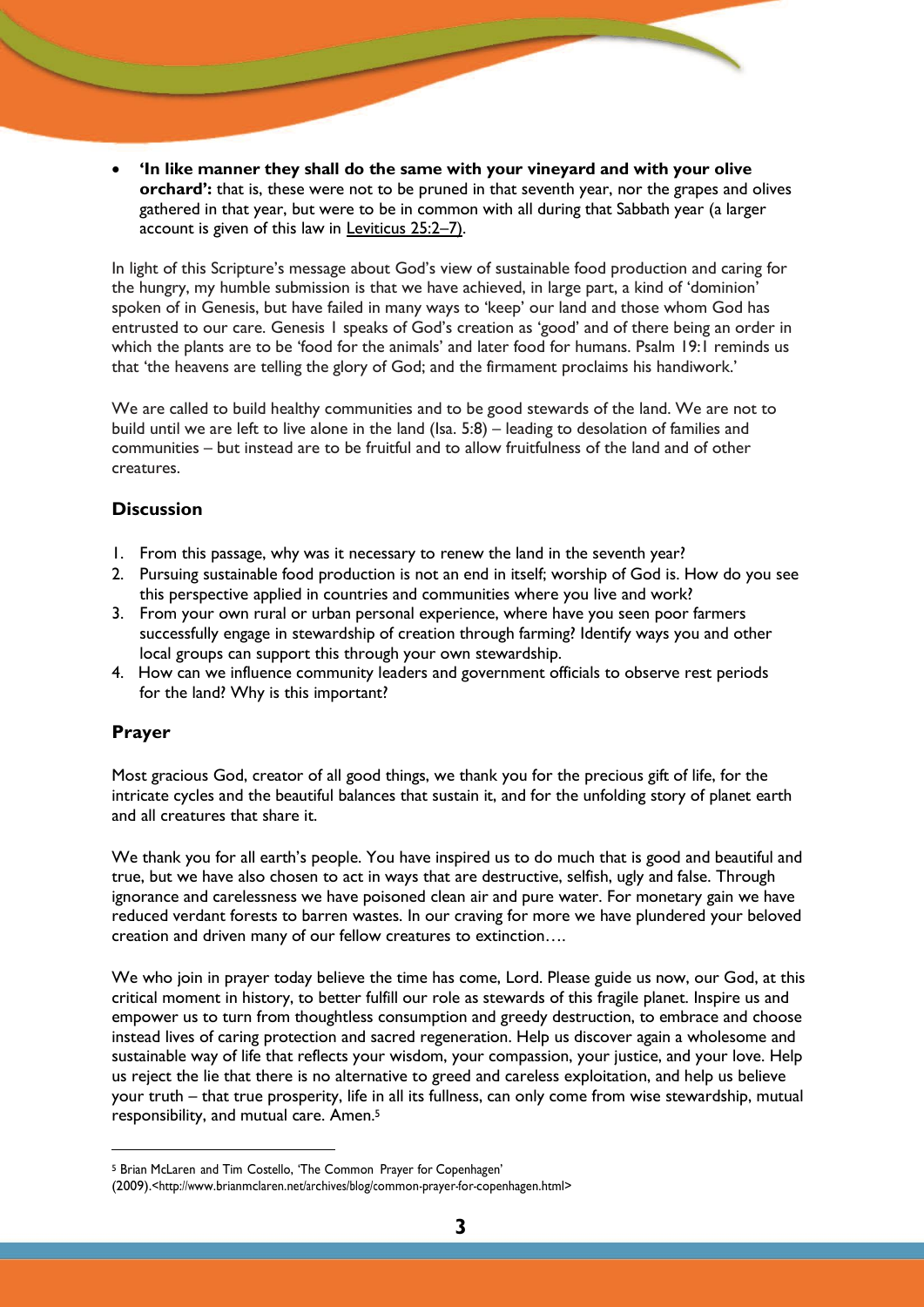# FASTING FOR LIFE

#### *Dr. Christine Mutua, Development Associates International*

### **Introduction**

When I was growing up in Kenya it was common to hear this saying at the birth of a new child: 'Every child arrives from heaven carrying their own plate.' The aim was to remind people that God makes provisions for every human being God creates. There remains debate about the saying, but the belief that God is in control of our lives and is our provider as human beings is truth. Yet throughout history, our world has been obviously riddled with prosperity and satiety on one hand, and poverty and hunger on the other hand. So why are there so many people starving when God has made provisions for each of them? It is true that both historical and current causes of this situation are complex. Scripture, however, challenges us to do things that can help us get closer to solving this complex problem.

### **Read**

#### **Isaiah 58:6–7**

Is not this the fast that I choose: to loose the bonds of injustice, to undo the thongs of the yoke, to let the oppressed go free, and to break every yoke? Is it not to share your bread with the hungry, and bring the homeless poor into your house; when you see the naked, to cover them,

and not to hide yourself from your own kin?

### **Reflection**

-

The prophecies of Isaiah were given against a backdrop of peace and prosperity. Indeed the nation of Israel had not known such wealth since the days of Solomon, when the country was at its peak. But alongside the prosperity came pride and indulgence. The poor were oppressed and injustice was common.<sup>6</sup> It is against this background that the prophet calls people to the true meaning of fasting. Fasting was as a religious practice instituted by God for the people as a means of worship to God. Fasting was commonly practised by God's faithful throughout history, and there are examples of it in both the Old and New Testaments. In this passage from Isaiah, the prophet calls people to the true meaning of fasting, which was heavily abused at that time, resulting in injustice and oppression, amongst other sins.

Isaiah gives very practical purposes for fasting that still relate to ensuring food insecurity is dealt with in our world today. True fasting calls us to practical actions such as that Isaiah shares in this passage. Some fasting may call for combined action, such as dealing with larger justice issues. Others can be done at an individual level such as sharing food with others.

<sup>6</sup> David Pawson, *Unlocking the Bible: A Unique Overview of the Whole Bible* (London: HarperCollins, 2008), 512.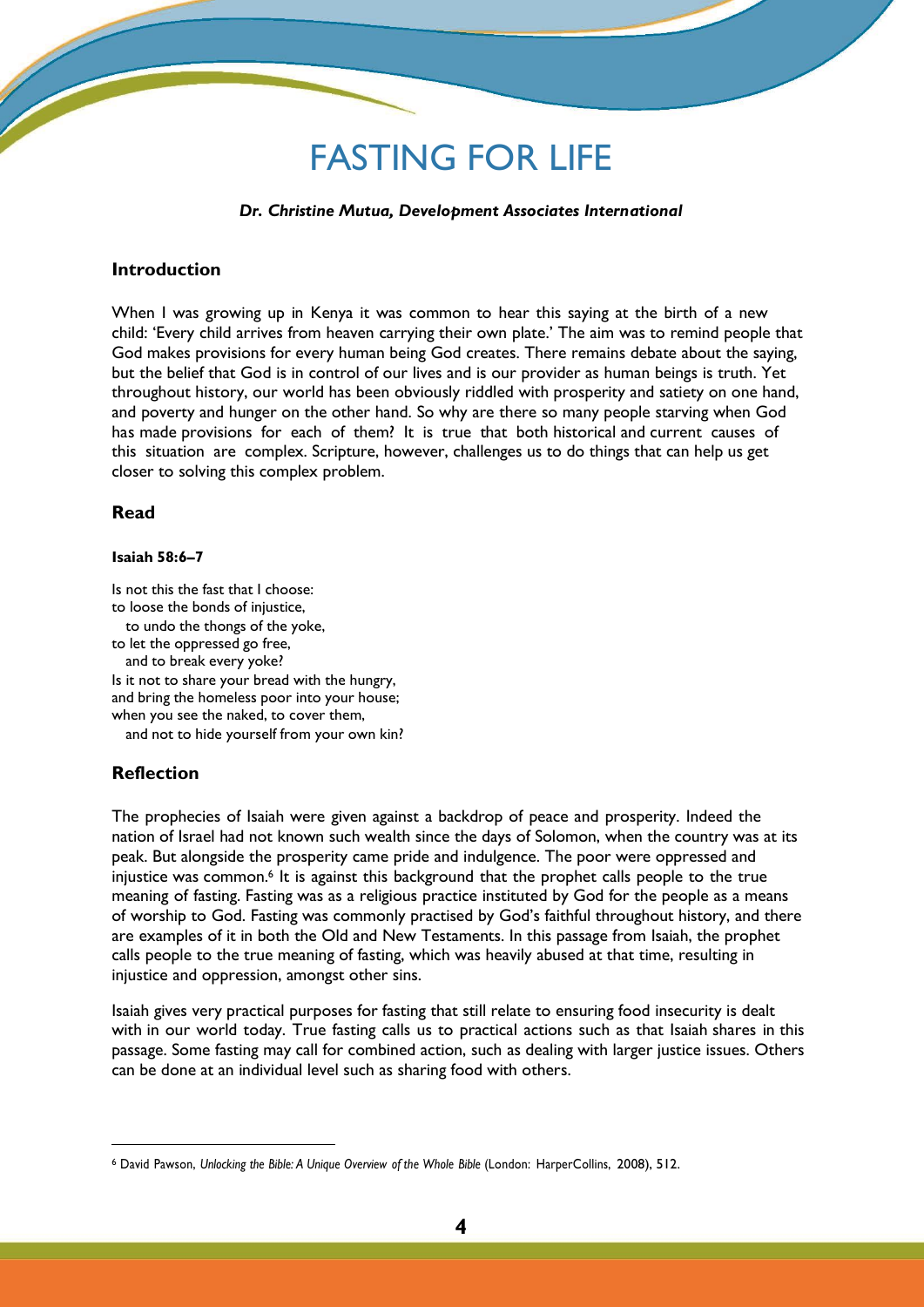A closer look at these individual and corporate actions, however, reveals two important truths about fasting for life:

Firstly, true fasting moves us from being self-focused to being other-focused. It is the otherfocused attitude that will move us as individuals and as the Body of Christ to address the issue of hunger in our world today.

Secondly, it shows that the true value of fasting lies in the realisation that one should fast to earnestly ask God to restore our hearts and all of creation to God's good intentions – for God's justice and abundance. Fasting for the sake of it or even to fulfill some law is not what God wants – God wants restored relationships, with us and between us.

It is interesting to note that the opposite of the relationally restoring actions that Isaiah calls for – the selfishness, indulgence and injustice – are certainly some of the reasons for food insecurity in our world today, contributing to there being not enough for everyone. At the root of this is not just selfishness but also a lack of trust in God who is able to provide for all.

### **Discussion**

- 1. Discuss the statement 'Fasting has always been considered standard operating procedure for Christians.'<sup>7</sup> Given what Isaiah says in the passage above, how are we handling this personally, as a local community and as the Body of Christ?
- 2. If we in the Body of Christ were to practice true fasting, what changes might lead towards ensuring there is enough for all?
- 3. Identify personal challenges that this passage poses in your context.

### **Prayer**

-

Father, you have given all peoples one common origin. It is your [will](http://www.catholic.org/encyclopedia/view.php?id=12332) that they be gathered together as one [fam](http://www.catholic.org/encyclopedia/view.php?id=4568)ily in yourself. Fill the hearts of mankind with the fire of your love and with the desire to ensure [justice f](http://www.catholic.org/encyclopedia/view.php?id=6550)or all. By sharing [the goo](http://www.catholic.org/encyclopedia/view.php?id=5257)d things you give us, may we secure an equality for all our brothers and sisters throughout the world. May there be an end to division, strife and war. May there be a dawning of a truly human society built on love and peace. We ask this in the name of lesus, our Lord. Amen.<sup>8</sup>

<sup>7</sup> [Richard Wagner,](http://www.dummies.com/search.html?query=Richard%2BWagner) 'Adding Fasting to Your Prayer Life'.

[<sup>&</sup>lt;http://www.dummies.com/how-to/content/adding- fa](http://www.dummies.com/how-to/content/adding-)sting-to-your-prayer-life.html>

<sup>8</sup> 'Prayer for Justice #1'. [<http://www.catholic.org/prayers/prayer.php?p=722>](http://www.catholic.org/prayers/prayer.php?p=722)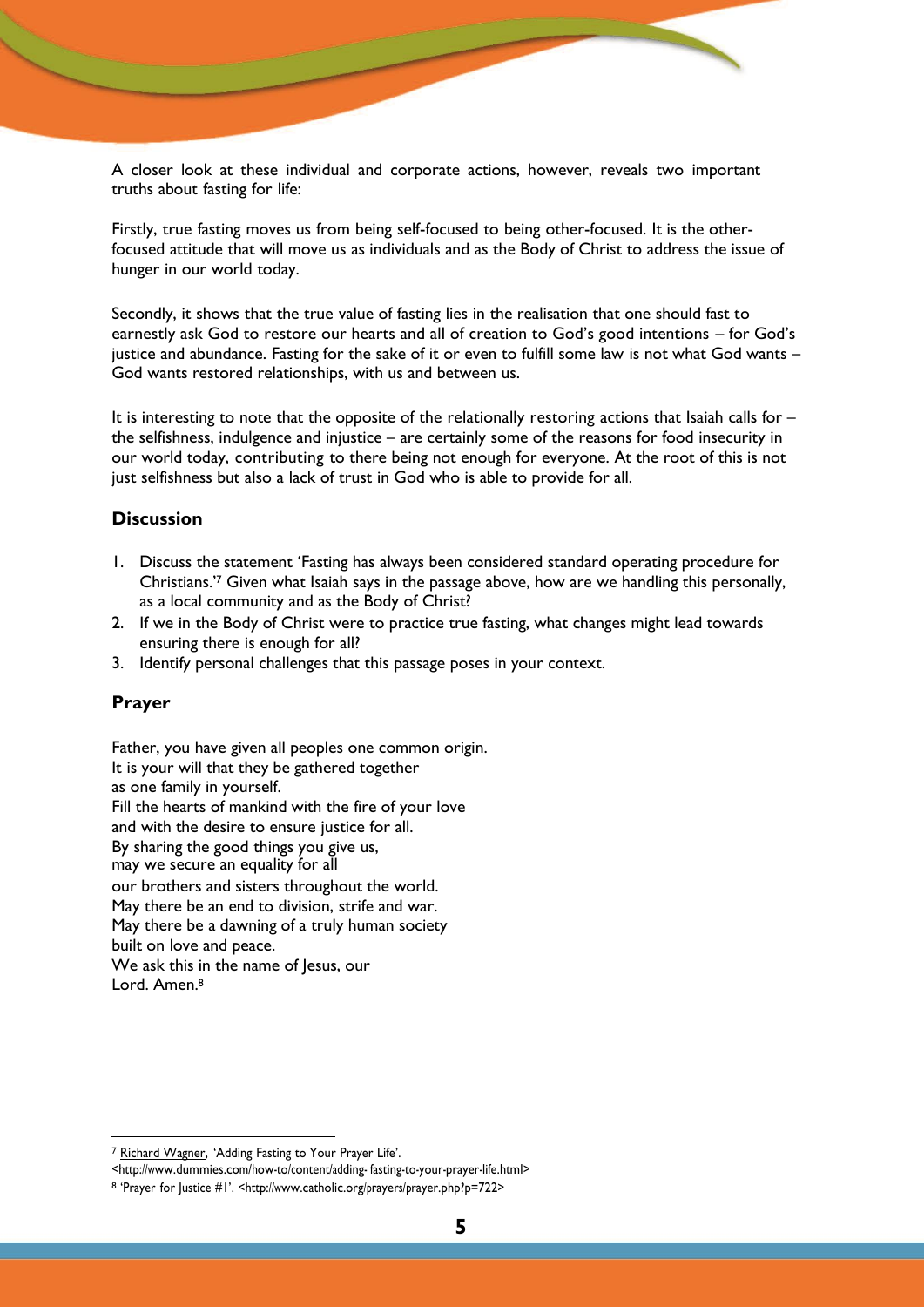# STEWARDSHIP OF CREATION

### *Christopher Shore, Executive Director, Securing Africa's Future, WVI*

# **Introduction**

When faced with a new device or technology – a new phone, computer, or television – I like to check how the maker suggests it be used, and how it is intended to function. Most new products come with an owner's manual, where answers to many questions about how to use and maintain the device can be found. Humankind's home planet is an incredibly complex thing, with plants, animals, insects, water, soil, and a myriad of complex systems and interactions. While our planet did not come with an owner's manual, close examination of the Word of God may shed light on the Creator's intentions for the planet and reveal something about how we are to care for it

### **Read**

### **Genesis 1:28**

God blessed them, and God said to them, 'Be fruitful and multiply, and fill the earth and subdue it; and have dominion over the fish of the sea and over the birds of the air and over every living thing that moves upon the earth.'

### **Genesis 2:15 (NIV)**

The LORD God took the man and put him in the Garden of Eden to work it and take care of it.

### **Reflection**

Scripture is very clear that humanity has been given dominion over creation. However, this dominion is not the dominion of an owner. God is still the owner of all creation. Proper understanding of humanity's dominion over creation recognises that ultimately humans are stewards under God's dominion. Humankind's dominion over creation is limited. Our dominion is not for selfish exploitation of people or creation. God's intention is that creation provides for all people, today and in the future. God's intention is that creation reveals God's nature, character, and glory. Our dominion over creation needs to reflect the owner's intention.

God extended that mandate when humans were placed in the garden to work it and take care of it. Anyone who has ever planted a garden and wanted to get good results knows that it takes work. At the same time, what is also clear to any gardener is that one needs to take care of the garden so that the garden can produce and take care of the gardener.

### **Discussion**

- 1. Is the command to 'take care of it' a result of sin? Was this command given before the fall or after the fall?
- 2. Did the command to take care of creation apply only to Adam? Why or why not?
- 3. What are some of the implications of Colossians 1:19–20 on how we care for creation, and what does that mean for you personally and for your community?
- 4. What examples can you see of good stewardship of creation? What examples can you see of poor stewardship of creation?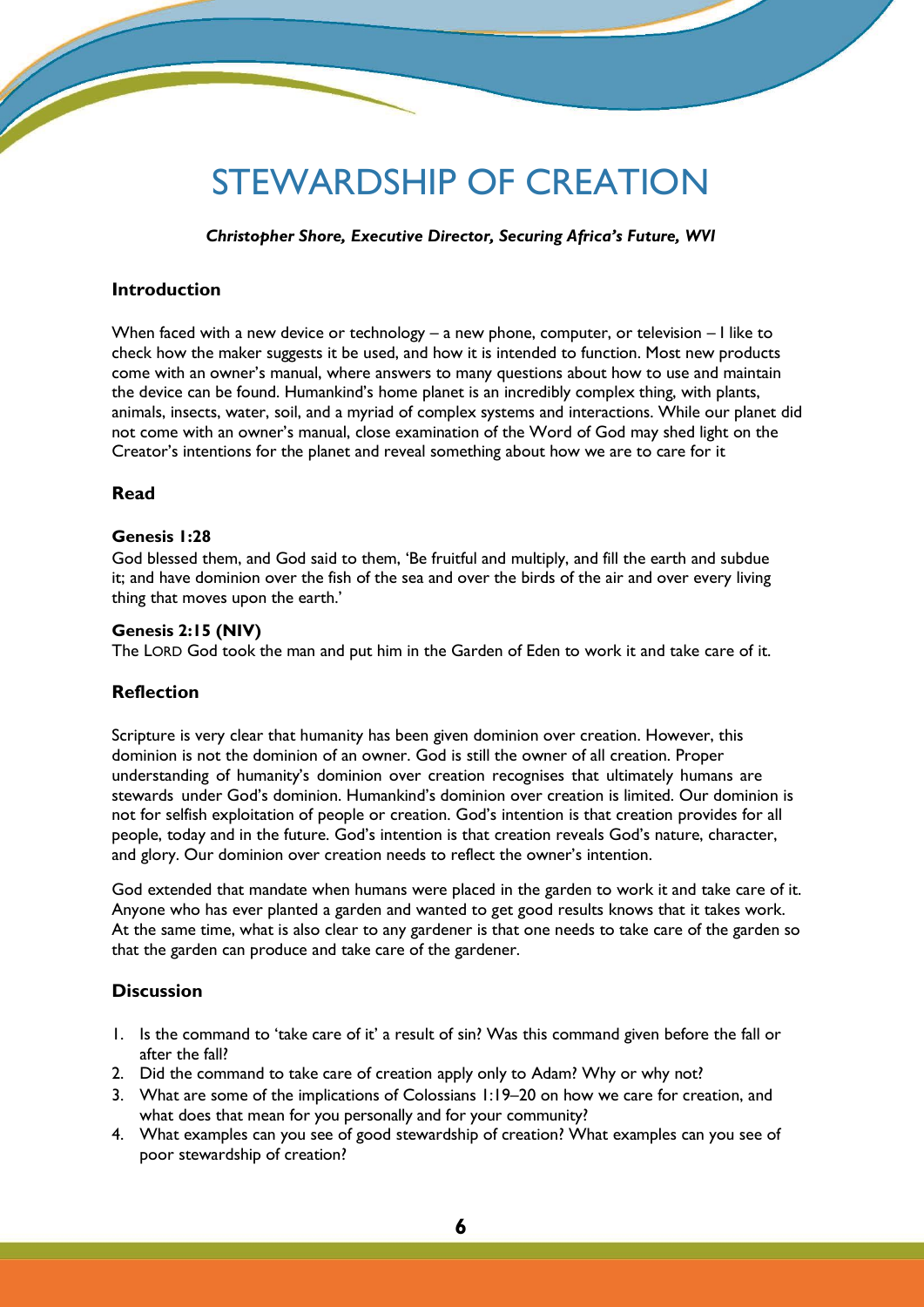# **Prayer**

Our Father in Heaven, you have made heaven and earth, and you have made humankind to have both dominion and stewardship over your creation. Help us to manage our affairs and conduct our business and our lives in ways that creation can both do those things and be seen to do those things which bring glory to your name – to reveal your character, to proclaim your glory, to provide for all creatures, to provide for all your people, not only for today, but also for the future. In the name of our Lord, who is reconciling all things to himself, and who has given to us the ministry of reconciliation. Amen.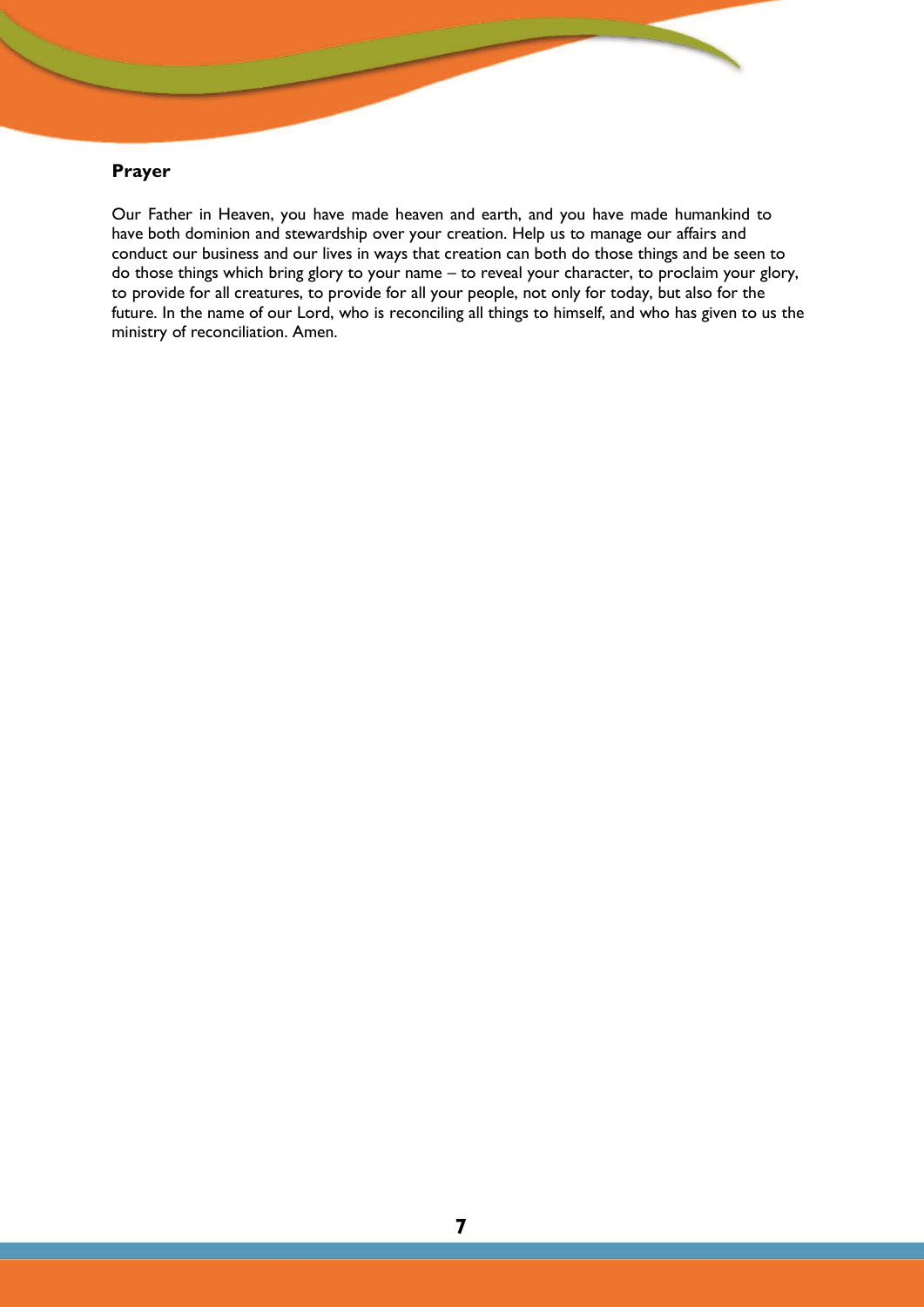# CALL TO CARE FOR THE POOR AND THE HUNGRY

### *Alex Njukia, Faith & Development Advisor, World Vision Somalia*

### **Introduction**

The world produces more than enough food for each person in the world today. However, access to available food is limited by poverty, profit and politics. Every day, tonnes of foods go to the waste bin. It is said that in a country like the US, the food wasted daily can fill a 90,000 seat football stadium to the brim. <sup>9</sup> While millions in some parts of the world struggle with obesity (and encounter diseases of overconsumption such as diabetes), more than 850 million people in other parts of the world go to bed hungry every night. The number of malnourished people increases by 5 million every year.<sup>10</sup> These facts point to the great inequalities that exist in our world, where many people struggle to lose weight while millions struggle to get just a meal a day. What can be done to help change the situation?

When we look at the Bible, it speaks a lot about the poor and why we need to care for them. This points to how important it is in God's eyes for us not to neglect the poor.

### **Read**

### **Deut 15:11**

Since there will never cease to be some in need on the earth, I therefore command you, 'Open your hand to the poor and needy neighbour in your land.'

#### **Deut 24:19–22**

When you reap your harvest in your field and forget a sheaf in the field, you shall not go back to get it; it shall be left for the alien, the orphan, and the widow, so that the LORD your God may bless you in all your undertakings. When you beat your olive trees, do not strip what is left; it shall be for the alien, the orphan, and the widow. When you gather the grapes of your vineyard, do not glean what is left; it shall be for the alien, the orphan, and the widow. Remember that you were a slave in the land of Egypt; therefore I am commanding you to do this.

#### **Ruth 2:8–10**

Then Boaz said to Ruth, 'Now listen, my daughter, do not go to glean in another field or leave this one, but keep close to my young women. Keep your eyes on the field that is being reaped, and follow behind them. I have ordered the young men not to bother you. If you get thirsty, go to the vessels and drink from what the young men have drawn.' Then she fell prostrate, with her face to the ground, and said to him, 'Why have I found favour in your sight, that you should take notice of me, when I am a foreigner?'

#### **Matt 14:15–21**

-

When it was evening, the disciples came to him and said, 'This is a deserted place, and the hour is now late; send the crowds away so that they may go into the villages and buy food for themselves.' Jesus said to them, 'They need not go away; you give them something to eat.' They replied, 'We have nothing here but five loaves and two fish.' And he said, 'Bring them here to me.' Then he ordered the crowds to sit down on the grass.

<sup>9</sup> Jonathan Benson, 'Daily amount of food waste in America enough to fill a football stadium', NaturalNews.com (2011). [<www.naturalnews.com/033885\\_food\\_waste\\_America.html>](http://www.naturalnews.com/033885_food_waste_America.html)

<sup>10</sup> World Hunger Education Service, '2013 World Hunger and Poverty Facts and Statistics'.

[<sup>&</sup>lt;www.worldhunger.org/articles/Learn/world%20hunger%20facts%202002.htm>](http://www.worldhunger.org/articles/Learn/world%20hunger%20facts%202002.htm)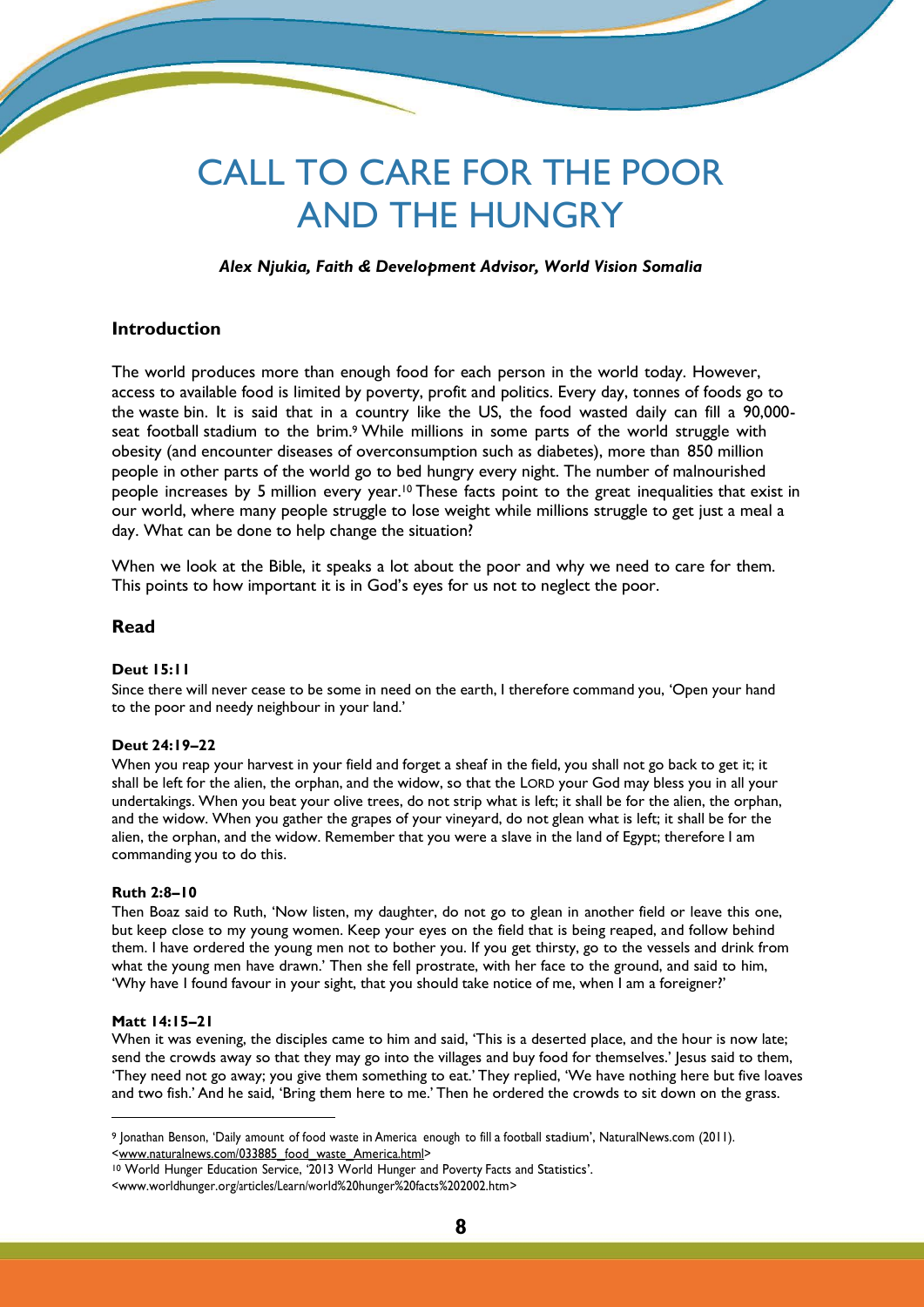Taking the five loaves and the two fish, he looked up to heaven, and blessed and broke the loaves, and gave them to the disciples, and the disciples gave them to the crowds. And all ate and were filled; and they took up what was left over of the broken pieces, twelve baskets full. And those who ate were about five thousand men, besides women and children.

### **Reflection**

**In Deuteronomy 15:11; 24:19–22,** God clearly shows his concern for the poor and the hungry in our midst. To God, caring for the poor is such a serious part of our faith that God promises a blessing that will go with doing so. In Deuteronomy 24:19, he promises to bless the work of our hands if we leave some of the produce in the land for the alien, fatherless and the widow. We thus see that from our earliest history, caring for the poor is such a noble task that it brings with it rewards from God.

**In the passage in Ruth 2,** we see the practical part of God's command to care for the poor from Boaz when Ruth and other women went to glean in his field. Not only that, Boaz invited her to glean in the field even in the days to come and to drink freely from the jars for the workers.

Boaz could have chosen to disobey the Lord's command to care for the poor, and maybe no one would have noticed. Instead, we see a man who not only obeys the command but does more than was required. By helping Ruth, Boaz did something that was very important: he helped her maintain her dignity by extending an invitation for her to come back and glean and to drink from the jars that others used. Looking at verse 10, Ruth, as a foreigner, may have seen herself as someone not worthy to be helped. However, Boaz saw her as a human being whose dignity should be upheld even with her low status.

**In Matthew 14:15–21**, we also see that Jesus, even after having compassion on the people and healing their sick, was also concerned about their other physical needs, wanting to ensure they were fed. Why? Because food is vital to the physical and spiritual well-being of a person. Jesus knew that as much as the people would celebrate the healing of the sick, it is not easy for the hungry to offer praises to God. As such, we see Jesus caring for this physical need to be fed alongside the other physical and spiritual needs of the people.

### **Discussion**

- 1. The practice of our faith deals with meeting not only the spiritual needs of the poor but also their physical needs. In your community, who are the poor and hungry, and how can you reach out to them?
- 2. In some communities, it may no longer be practical or safe to just leave food for others so how can we live out these models? What are some practical ways we can, like Boaz, care for the poor in our community while maintaining their dignity and helping them see God's love and care?
- 3. What steps can local groups or local governments be asked to take to ensure that food is more accessible to those with unmet needs?

### **Prayer**

-

Make us worthy, Lord, to serve those people throughout the world who live and die in poverty and hunger. Give them through our hands, this day, their daily bread, and by our understanding love, give them peace and joy. Amen.<sup>11</sup>

<sup>11</sup> Blessed Mother Teresa's Address to the United Nations On the occasion of its 40th Anniversary, *'One Strong Resolution: I Will Love',* 26 October 1985.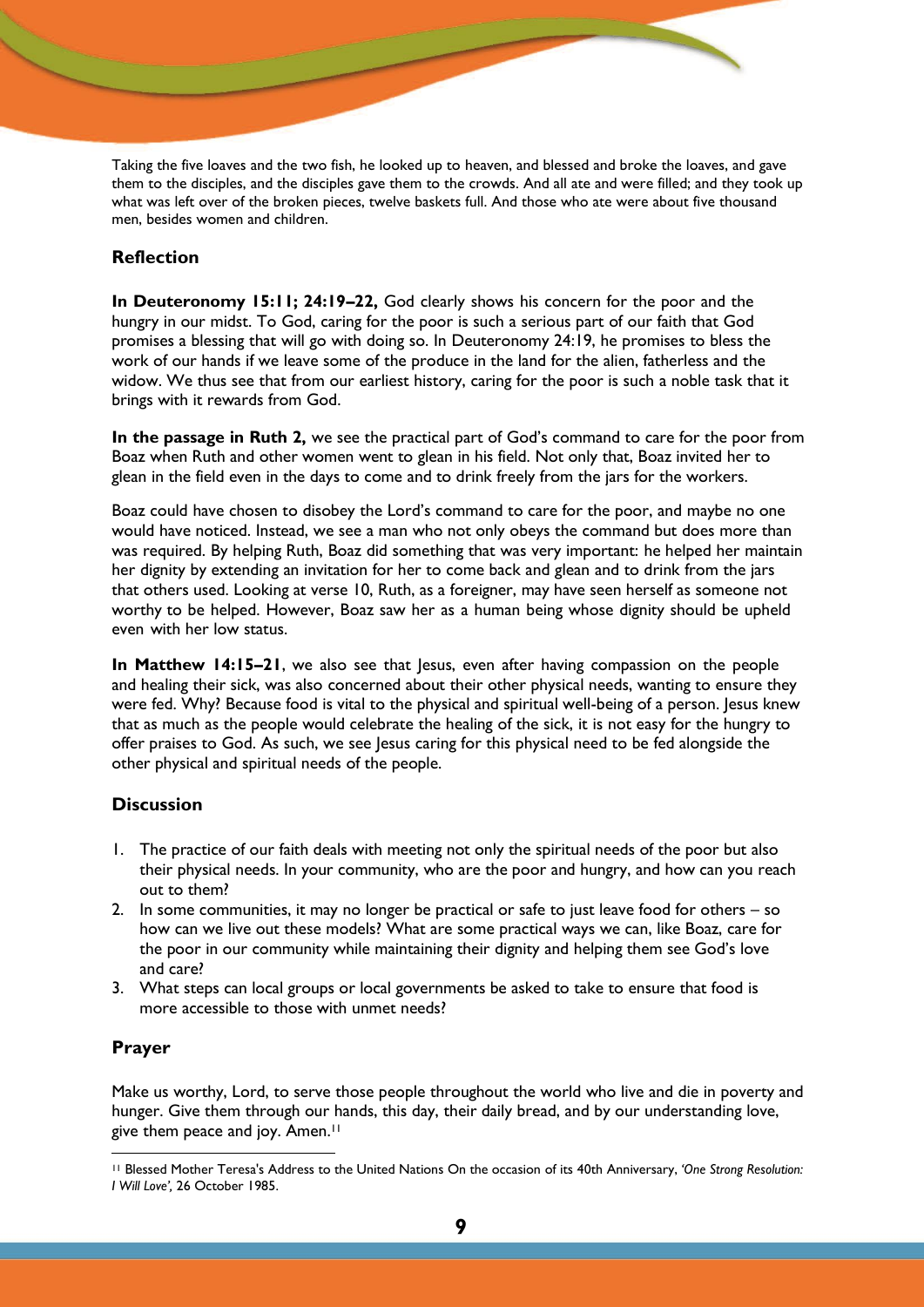# PURSUING ECONOMIC WELL-BEING

*Mihai Pavel, Faith in Development Integrated Programmes Leader, MEERO*

### **Introduction**

I am convinced that the past gives us tremendous hints into the future. Many of us wrestle with the temptation to skip over the past and be oriented just by the future. Often we need first to look back into the Church and community and family story and then assess what lessons for the future we can find there! This endeavour seems luxurious now, as the times we live in allow us little space for reflection on things past. Let us therefore stop together to ask a few critical questions and see where we are taken by listening to God's whispered wisdom.

### **Read**

### **Proverbs 13:22**

The good leave an inheritance to their children's children, but the sinner's wealth is laid up for the righteous.

### **Reflection**

The earliest Church community's economic paradigm was based on sharing and meeting the needs of all in the community by selling possessions and holding all resources in common (Acts 2:44–45). The community would use its resources to cover the basic needs of all, including those most vulnerable: those who were widowed, sick, disabled or orphaned. Though the early Church community was considered materially poor, generosity was shown even by people who themselves owned very little. However, when significant growth of the community resulted, the same Christians had to deal with the challenges of sustainability in a rapidly changing environment with shrinking resources.

The majority of today's small Christian Church communities around the world are not much different in terms of economic wealth than those in the early Church of the first millennium. They are often materially rather poor, but with what a spiritually rich legacy!

For example, the story of the good steward (Matt. 24:42–51; Mark 13:34–37; Luke 12:35–48) comes to us across the centuries with literal and figurative layers of meaning. We read about generous and visionary people in different church communities and, at a different scale, in our own communities and families.

Stewardship is both a gift and an acquired and exercised knowledge gained through experience.

My intention here is not to explore why some supposed Christians today do not all follow the early Church's economic paradigm, but instead to draw attention to the broader picture of an extended family shaped by a Jesus-imitating faith, with an acute understanding of the moral duty of providing a 'wealth' legacy to the generations to come! As Proverbs 13:22 proclaims, 'The good leave an inheritance to their children's children' – an inheritance that is all-inclusive of the spiritual, emotional, physical and material.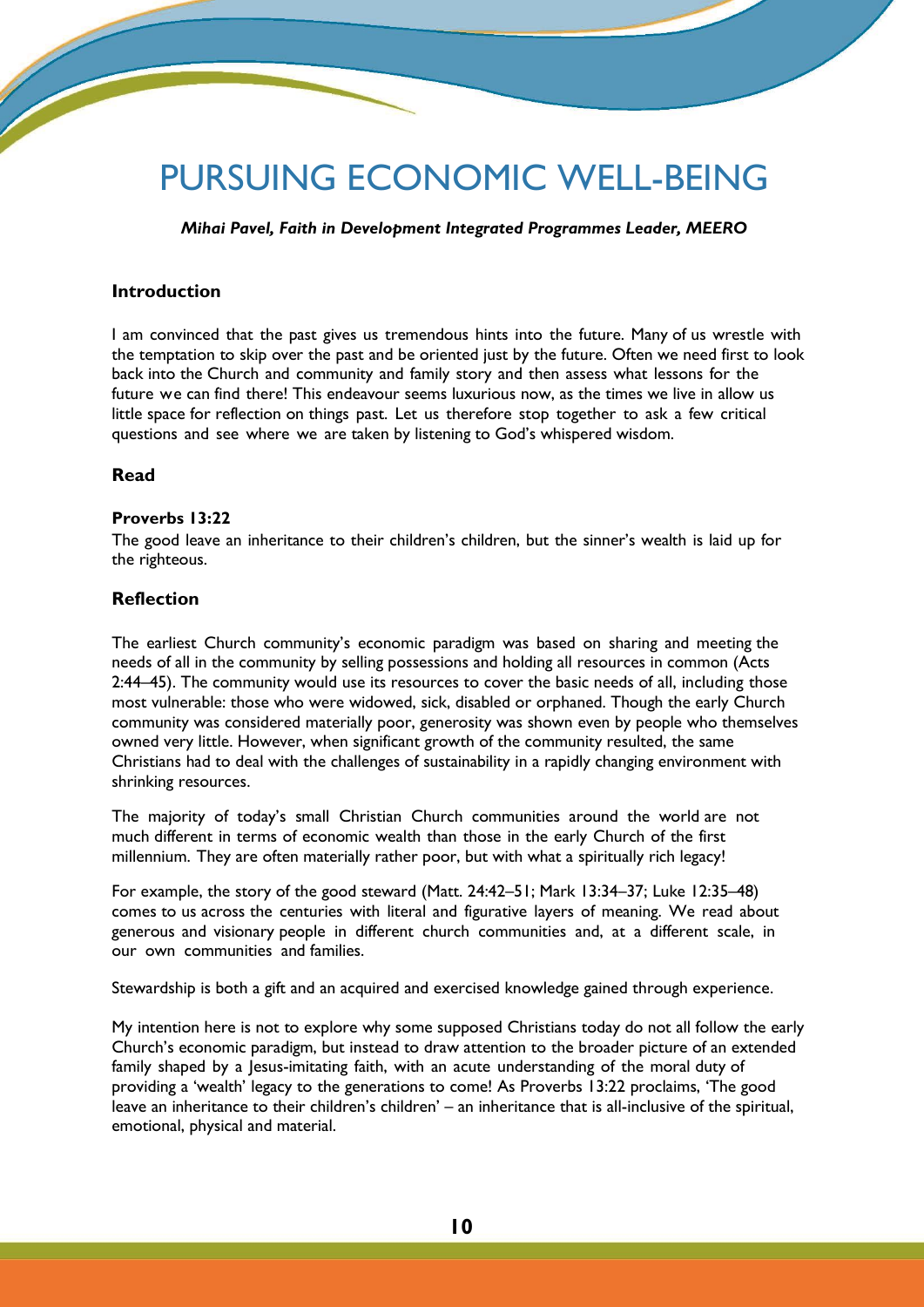### **Discussion**

World Vision and many Christian humanitarian partners today affirm a holistic understanding of God's calling in which spiritual and material well-being are not in conflict but in restored harmony. We also believe that the intersection of God's story with our own story and the story of the local community is a place of blessing and lasting transformation.

- 1. Consider your local community history and discuss the role of 'wealth' legacy.
- 2. Identify ways you can create opportunities to listen to families' stories and inquire about their 'inheritance' (cultural heritage, values, stories, gifts, talents, wisdom, faith and spirituality)?
- 3. Followers of Christ are to pass forward God's legacy as a realised promise, lasting over all generations. What do stories about the good people in your community tell us?
- 4. What legacy are you working towards in your communities, families and children's lives? Does this legacy bring honour to the God we believe in?

### **Prayer**

Holy Triune God, Father, Son and Holy Spirit, the unique, the true and the everlasting abundant legacy of all and any generation, of the past and of the future, hear our prayers this hour.

Enrich our understanding with the knowledge of your promised inheritance, your kingdom – on earth and in heaven.

Melt out from our hearts any selfishness that works against our God-given responsibility to bless our children and grandchildren with a good and rich legacy.

Enhance our hands' skills to work wisely towards leaving behind a rich treasure for the generations to come where you are present with your abundant and life-fulfilling plenitude.

Bless our feet while we commit them to walk on the path of righteousness of the coming generations.

All these things we ask, all to your eternal glory, Triune Holy God, Father, Son and Holy Spirit. Amen!